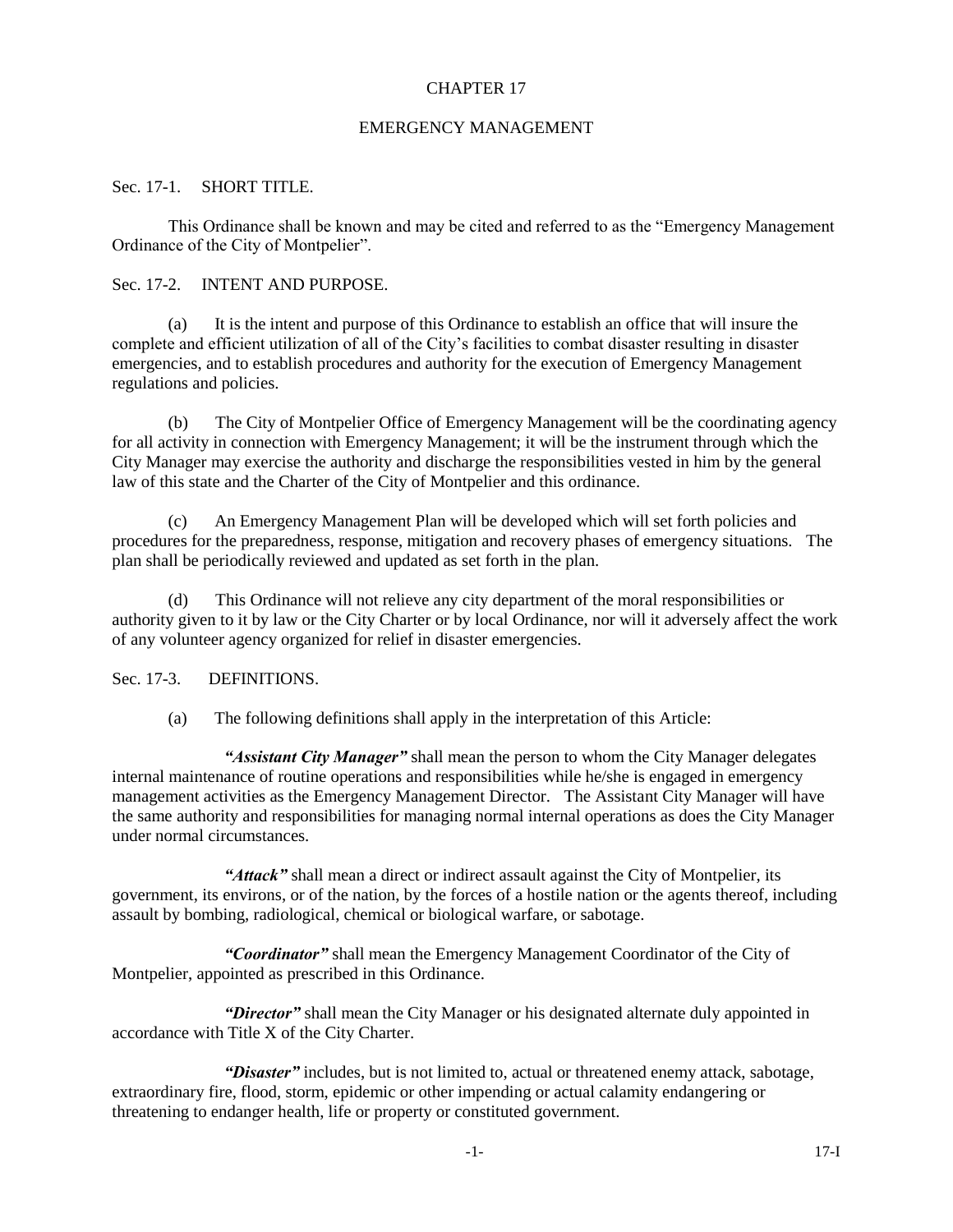*"Emergency Management"* in its broad meaning is to carry out the basic government functions of maintaining the public peace, health and safety during a disaster. It shall include activities necessary for preparedness, mitigation, response and recovery to disaster situations. This shall include plans and preparations for protection from, and disaster relief, recovery and rehabilitation from, the effects of an attack on the city by the forces of an enemy nation or the agents thereof, and such activity in connection with disaster as defined herein. It shall not, however, include any activity that is the primary responsibility of the military forces of the United States.

*"Emergency Management"* shall mean the employees, equipment and facilities of all City departments, boards, institutions and, in addition, it shall include all volunteer personnel, equipment and facilities contributed by, or obtained from, volunteer persons or agencies.

*"Emergency Management"* shall mean any person duly registered, identified and appointed by the Chairman of the Office of Emergency Management and assigned to participate in the emergency management activities.

*"Plan"* shall mean the Emergency Management Plan for the City of Montpelier.

 *"Regulations"* shall include plans, programs, and other emergency procedures deemed essential to Emergency Management.

 *"Volunteer"* shall mean contributing a service, equipment or facilities to the emergency management organization without renumeration.

# Sec. 17-4. ORGANIZATION AND APPOINTMENTS.

(a) The City Manager is hereby authorized and directed to create an organization of emergency management utilizing to the fullest extent the existing agencies within the city. The City Manager, as executive head of the municipal government, shall be the Emergency Management Director for this city and shall be responsible for their organization, administration and operations.

(b) The organization shall consist of the following:

An Office of Emergency Management within the City Manager's Office and under the direction of the City Manager. There shall be an executive head of the Office of Emergency Management, who shall be known as the Emergency Management Coordinator, and such assistants and other employees as may be deemed necessary for the proper functioning of the organization.

The employees, equipment and facilities of all city departments ad boards will participate in the emergency management activity. Duties assigned to a city department shall be the same or similar to the normal duties of the department.

Each Department Head will be delegated administration of a variety of critical activities during the emergency and the recovery, including but not limited to duties such as Housing Coordinator, as circumstances dictate.

Department Heads will have the responsibility to work with a variety of employees from possibly different departments to help administer their new responsibilities.

Volunteer persons and agencies offering service to, and accepted by, the City as further outlined in Annex V, Volunteers.

(c) The Emergency Management Coordinator, with the approval of the Director, may designate and appoint a Deputy Coordinator of Emergency Management to fulfill the duties and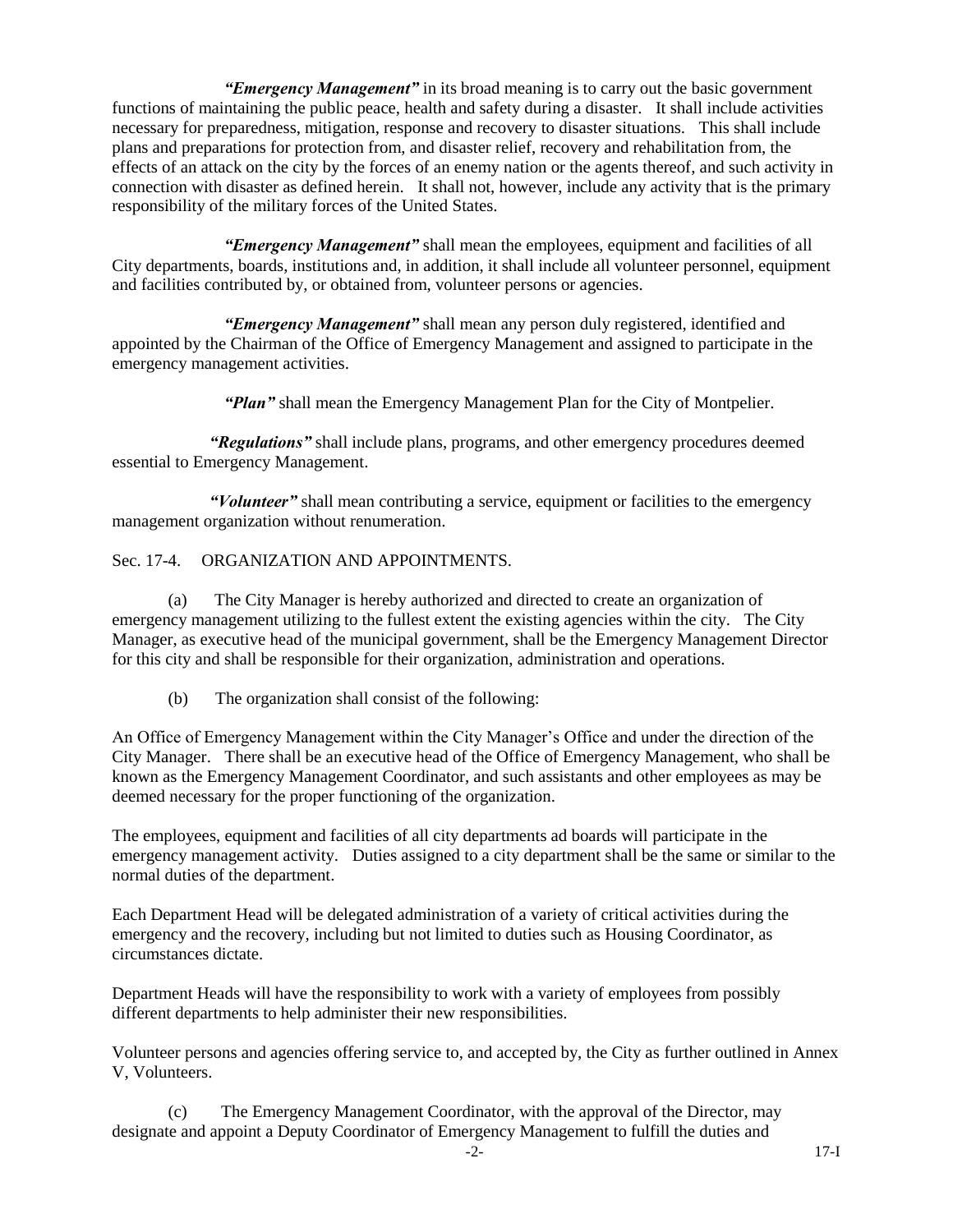responsibilities in the absence or inability of the Coordinator.

# Sec. 17-5. EMERGENCY POWERS AND DUTIES.

(a) The City Manager operating as the Emergency Management Director.

(1) The City Manager may exercise the emergency power and authority necessary to fulfill his general powers and duties as defined in Title X of the City Charter. The judgment of the City Manager shall be the sole criteria necessary to invoke emergency powers provided in the City Charter, in the Ordinances and other appropriate authorities. The City Council may convene to perform its legislative and administrative powers as management activities. Nothing in this Ordinance shall be construed as abridging or curtailing the powers or restrictions of the City Council as defined in Title III of the City Charter.

(2) During any period when disaster threatens or when the City has been struck by disaster, within the definition of this Ordinance, the City Manager may promulgate such regulations as he deems necessary to protect life and property and preserve critical resources. Such regulations may include, but shall not be limited to, the following:

Regulations prohibiting or restricting the movement of vehicles in order to facilitate the work of forces, or to facilitate the mass movement of persons from critical areas within or without the City.

Regulations pertaining to the movement of persons from areas deemed to be hazardous or vulnerable to disaster.

Such other regulations necessary to preserve public peace, health and safety.

Regulations promulgated in accordance with the authority above will be given widespread circulation by proclamations published and uttered by newspaper and radio. These regulations will have the force of Ordinance when duly filed with the City Clerk and violation will be subject to the penalties provided in Title VII, Section 5, of the City Charter.

(3) The City Manager shall order emergency management forces to the aid of other communities when required in accordance with the statutes of the state, to send aid to the City of Montpelier incase of disaster when conditions in the city are beyond the control of the local emergency management forces.

(4) The City Manager may obtain vital supplies, equipment and other properties found lacking and needed for the protection of health, life and property of the people, and bind the City for the fair value thereof.

(5) The City Manager may require emergency services of any City officer or employees. If regular City forces are determined inadequate, the Manager may require the services of such other personnel as he can obtain that are available, including citizen volunteers. All duly authorized persons rendering emergency services shall be entitled to the privileges and immunities as are provided by state law, the City Charter and Ordinances for regular City employees and other registered and identified emergency management and disaster workers.

(6) The City Manager will exercise his ordinary powers as City Manager and all of the special powers conferred upon him by the City Charter and the Ordinances of the City of Montpelier, all powers conferred upon him by any statute, or any other lawful authority.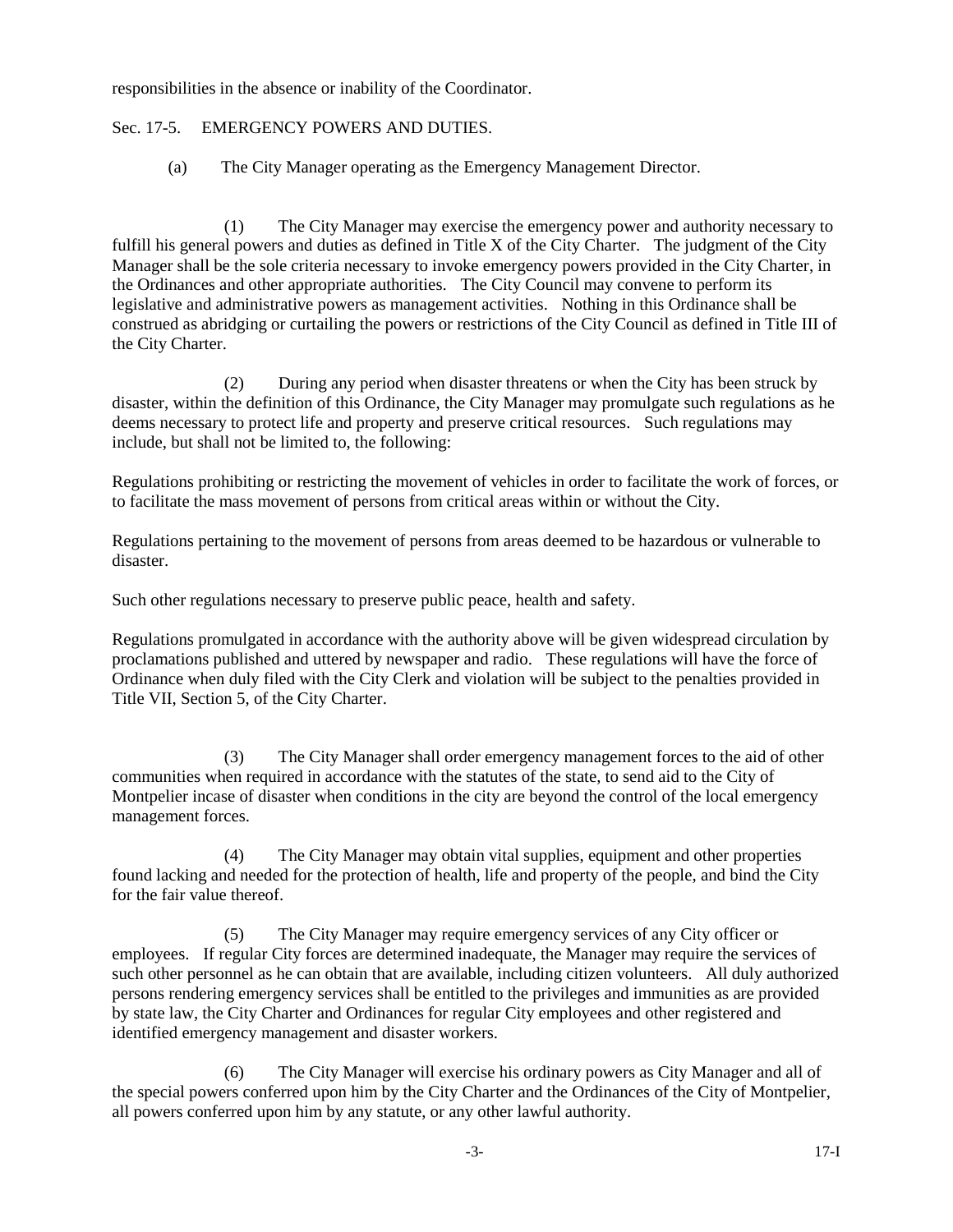(7) The Emergency Management Coordinator will assume the emergency duties and responsibilities of the City Manager under this ordinance in the absence of, or inability of, the City Manager.

(8) The Emergency Management Director may appoint an Assistant City Manager and invest all normal internal responsibilities in such position, as needed, to provide for normal organizational functions given the City Manager's Emergency Management Director functions.

(9) The Emergency Management Director shall exercise the right to convene such community meetings as are necessary to maintain vital public information flow and interchange necessary for immediate disaster control and total community recover.

(b) Emergency Management Coordinator.

(1) The Emergency Management Coordinator shall be responsible to the Emergency Management Director in regard to all phases of the emergency management activity. Under the supervision of the Emergency Management Director, he shall be responsible for the planning, coordination and operation of emergency management activities in the City. Under the supervision of the Emergency Management Director, he shall maintain liaison with the state and federal authorities and the authorities of other nearby political subdivisions as to insure the most effective operation of the emergency management plan. His duties shall include, but not be limited to, the following:

Coordinating the recruitment of volunteer personnel and agencies to augment the personnel and facilities of the City for emergency management purposes.

Development and coordination of plans for the immediate use of all of the facilities, equipment, manpower and other resources of the City for the purpose of minimizing or preventing damage to persons and property; and protecting and restoring to usefulness governmental services and public utilities necessary for the public health, safety and welfare.

Negotiating and concluding agreements with owners or persons in control of buildings or other property for the use of such buildings or other property for emergency management purposes and designating suitable buildings as public shelters.

Through public informational programs, educating the civilian population as to actions necessary and required for the protection of their persons and property in case of enemy attack, or disaster, as defined herein, either impending or present.

Conducting public practice alerts to insure the efficient operation of the emergency management forces and to familiarize residents with emergency management regulations, procedures and operations.

Coordinating the activity of all other public and private agencies engaged in any emergency management.

Assuming such authority and conducting such activity as the Emergency Management Director may direct to promote and execute the emergency management plan.

Assuming the duties and responsibilities of the Emergency Management Director in his absence or inability to perform.

Sec. 17-6. VIOLATION OF REGULATIONS.

It shall be unlawful for any person to violate any of the provisions of this Ordinance or the Regulations of Plans issued pursuant to the authority contained herein, or to willfully obstruct, hinder or